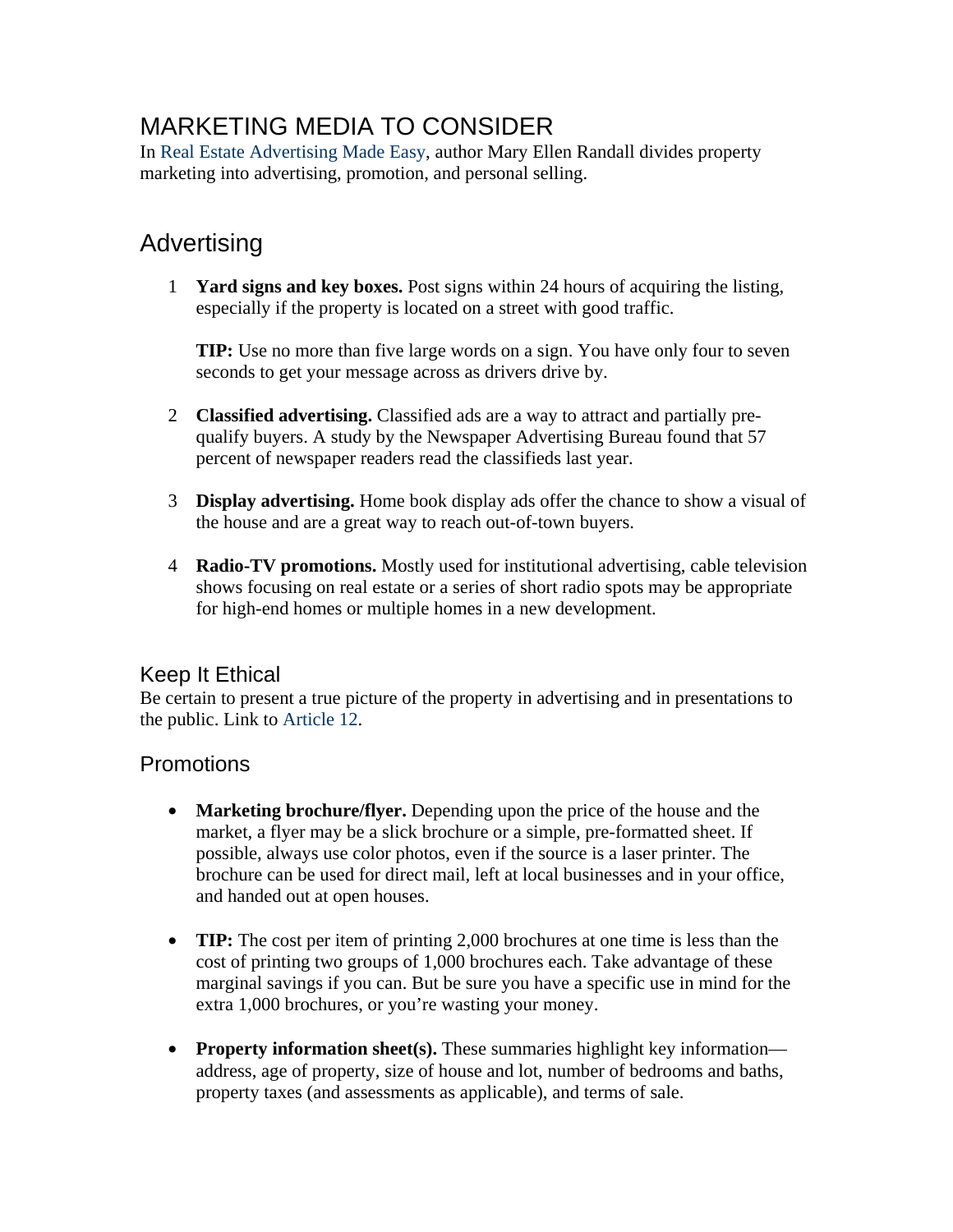## Keep It Ethical

Although you aren't obligated to detect all latent defects or to advise on matters outside your professional expertise, be certain to avoid the misrepresentation or concealment of pertinent facts.

- **TIP:** Add a "unique features" section to your property information sheet to highlight special or especially desirable features of a home. —Barb Schwarz in How to List and Sell Residential Real Estate Successfully.
- **Web site listing.** Post new listing on your own or your company's site within 48 hours of taking the listing.
- **MLS listing.** Salespeople are your best resource to sell property, so give your MLS copy some pizzazz. Also consider buying a supplemental listing in your MLS book or the MLS Web site.
- **Broker-salesperson letter-mailing**. Getting the word out to fellow salespeople in your market is essential. Use e-mail if you have it available. Include your Web site link if the property is posted on your site.
- **TIP:** Build rapport with other salespeople by offering prizes to those who sell your listings. For example, offer a free dinner certificate to any salesperson who shows and sells one of your listings in the next month. Up the prize if the house has been on the market for more than 60 days.

## Personal Selling

- **Public open houses.** Be sure that the house is in great condition before you plan an open house. If traffic is sparse in the area, try to coordinate your open house as part of a caravan or hold it in conjunction with nearby houses. Arrange to have flyers for all the nearby listings from your company available at each home.
- **Company tour.** Arrange to have your company's salespeople tour the house within the first week of listing to increase the chances that your company will sell the listing.
- **Broker open house.** Hold a series of broker open houses within the first few weeks that the property is ready for sale.
- **TIP:** One week before the broker open houses, make personal phone calls to 10 to 15 top producers in your market, re-inviting them to attend. If any of this top group is unable to come on the designated day, offer to arrange a special showing.